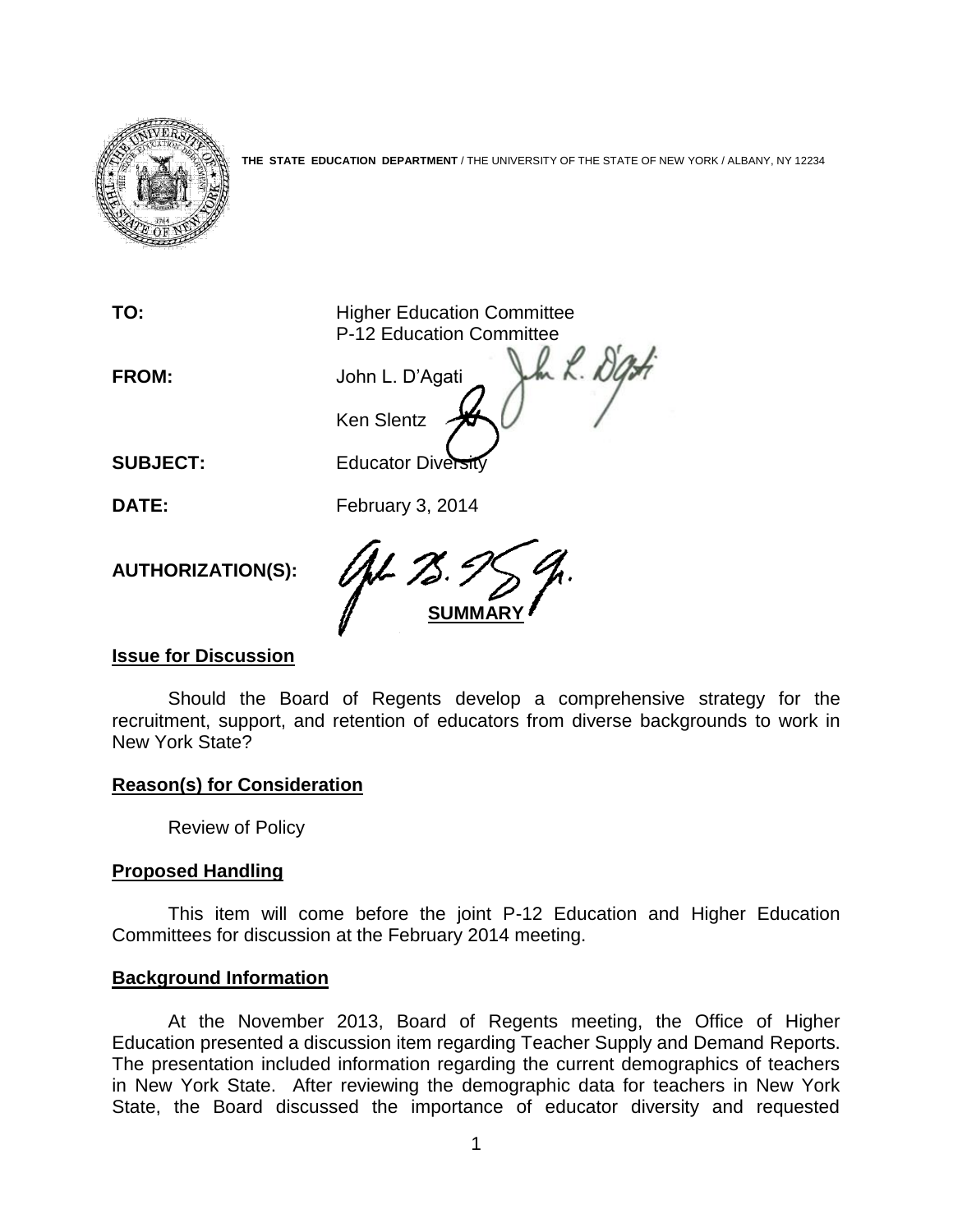additional information regarding the data shared, current initiatives, and potential actions.

The Board asked about the current diversity in teacher preparation programs in New York State. The chart below shows the breakdown of the demographics in teacher preparation programs in New York State as reported by the U.S. Department of Education, Higher Education Act Title II State Report Card System (2012) as compared to the current population of teachers in public schools and the student demographics of New York State reported by the New York State Education Department Basic Educational Data System (2012)

|                               | Enrolled in a Teacher      | Currently | <b>Student</b> |
|-------------------------------|----------------------------|-----------|----------------|
|                               | <b>Preparation Program</b> | Teaching  | Demographics   |
| <b>Ethnicity</b>              | Percentages                | in NYS    | 2011-12        |
|                               | 2012                       | 2012-13   |                |
| White                         | 75.7%                      | 82%       | 48%            |
| <b>Black/African American</b> | 8.4%                       | 8%        | 19%            |
| Hispanic/Latino               | 9.6%                       | 7%        | 23%            |
| American Indian or Alaska     |                            | n/a       | 1%             |
| <b>Native</b>                 | 0.3%                       |           |                |
| Asian or Native               | 4.7%                       | 2%        | 9%             |
| Hawaiian/Other Pacific        |                            |           |                |
| <b>Islander</b>               |                            |           |                |
| Two or More Races             | 1.3%                       | 1%        | 1%             |

In 2008 – 2009, the Board of Regents formed a Work Group on Improving the Preparation and Retention of Teachers for Urban Education. The charge of the Work Group was to develop key recommendations for improving teacher preparation and retention in urban areas throughout the state. The Work Group consisted of 30 members including deans/directors of schools of education, school principals, researchers, college professors, NYSUT, and the Professional Standards and Practices Board. The Work Group also had resources to support its efforts including support from two federal funded technical assistance centers: Regional Educational Laboratory and the New York Comprehensive Center.

In order to gather input from educators across NYS, the Work Group held five Teacher Group Forums in Albany, Buffalo, New York City, Rochester and Syracuse. The target audience for the forums was teachers who work in urban settings in the Big Five school districts and districts such as Albany, Schenectady, Mount Vernon, and Cohoes. As a result of this effort, the Work Group provided a series of priority challenges that must be addressed in order to make improvements in this area. One of the identified challenges was "expanding the Teacher Opportunity Corps" (Work Group Minutes, January 22, 2009). The following policy recommendations were shared with the Board as a result of the Work Group's activities:

• Enriching the clinical experience across multiple pathways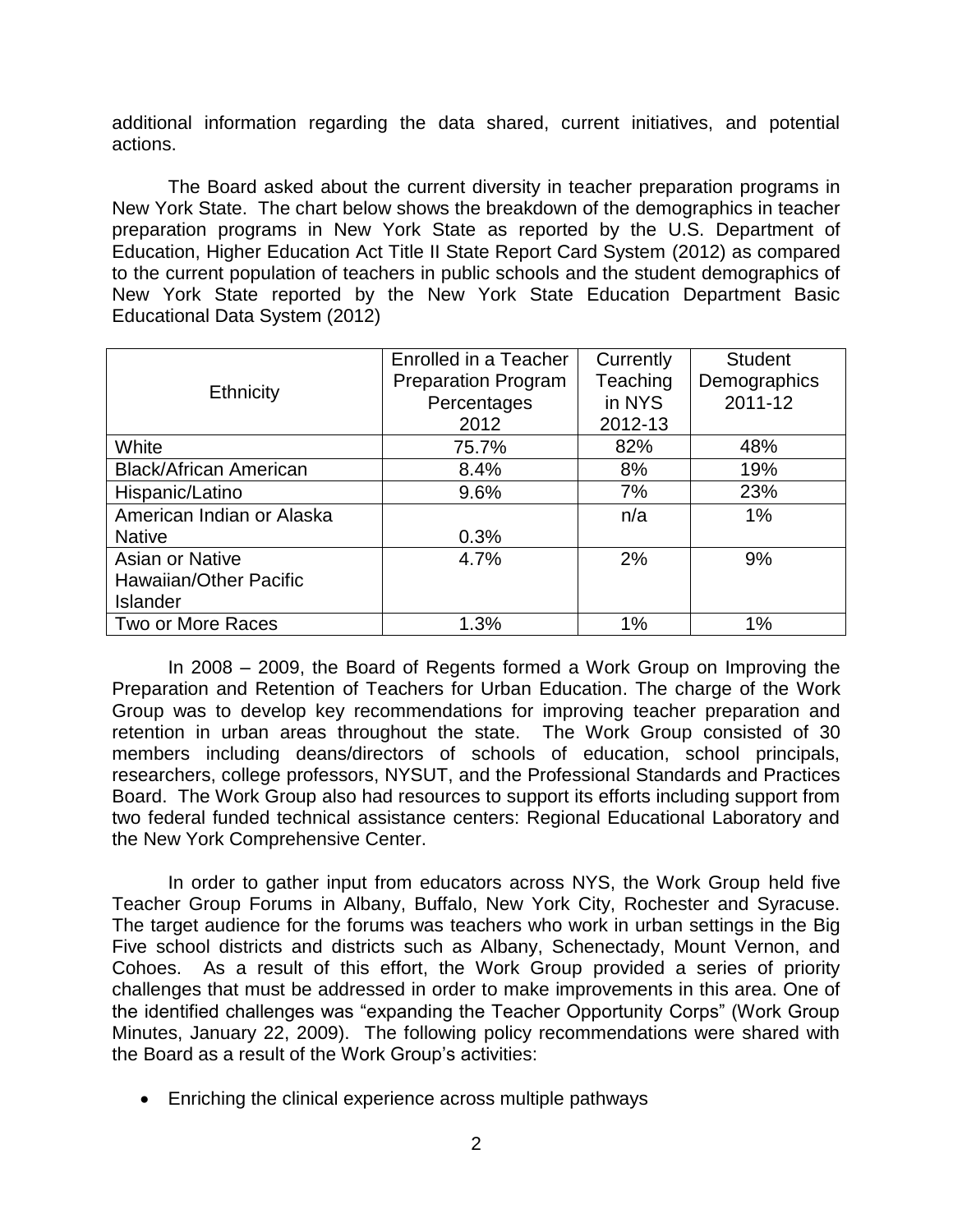- Improving partnerships
- Enhancing induction and mentoring programs for beginning teachers
- Ensuring that teacher preparation adequately prepares teacher candidates for urban schools
- Recruiting a more diverse teaching force
- Providing incentives for teachers to enter and remain in high need schools and in hard to staff subject areas and grade levels
- Investing in tough-minded research that identifies those teacher practices that improve student outcomes
- Improving working conditions in urban schools
- Improving certification requirements in key areas, such as math and science

# **Research on Educator Diversity**

Research shows that educator diversity can support the goals of schools and districts to increase student achievement. A 2013 study by the Illinois Education Research Foundation (IERF) cited several sources of current research from 2003 to 2010 concluding that teachers with strong academic skills boost student performance. In addition, IERF also cited research noting when the racial/ethnic diversity of the teacher and the student are the same, there are positive student achievement gains (White, DeAngelis & Lichtenberger, 2013, p. 5).

After its review of multiple studies including a randomized experiment by Thomas Dee (2004), the Center for American Progress (2011) reports that increasing the current number of teachers of color "may be instrumental to increasing the number of future teachers of color. And while there are effective teachers of many races, teachers of color have demonstrated success in increasing academic achievement for engaging students of similar backgrounds" (Bireda, S. & Chait, R., 2011).

Research shows that there are many other benefits to increasing educator diversity. Teachers of color:

- are likely to provide positive role models to children of color (Clewell & Villegas, 1998);
- empower children of color to succeed in school (Cummins, 2001; Nieto, 1999);
- build bridges and a cultural match between the students' homes and the schools (Garcia 1995; Lee & Slaughter-Defoe, 1995; Tyrone, 2001); and
- are more likely to be willing to work in urban settings than white teachers (Darling-Hammond & Sclan, 1996)." (Ayalon, 2004)

However, getting educators of color to enter the teaching profession does not guarantee they will stay in the profession. A joint study by The Consortium for Policy Research in Education, University of Pennsylvania and The Center for Educational Research in the Interest of Underserved Students, University of California, Santa Cruz found that minority teachers actually leave the profession earlier, and at higher rates.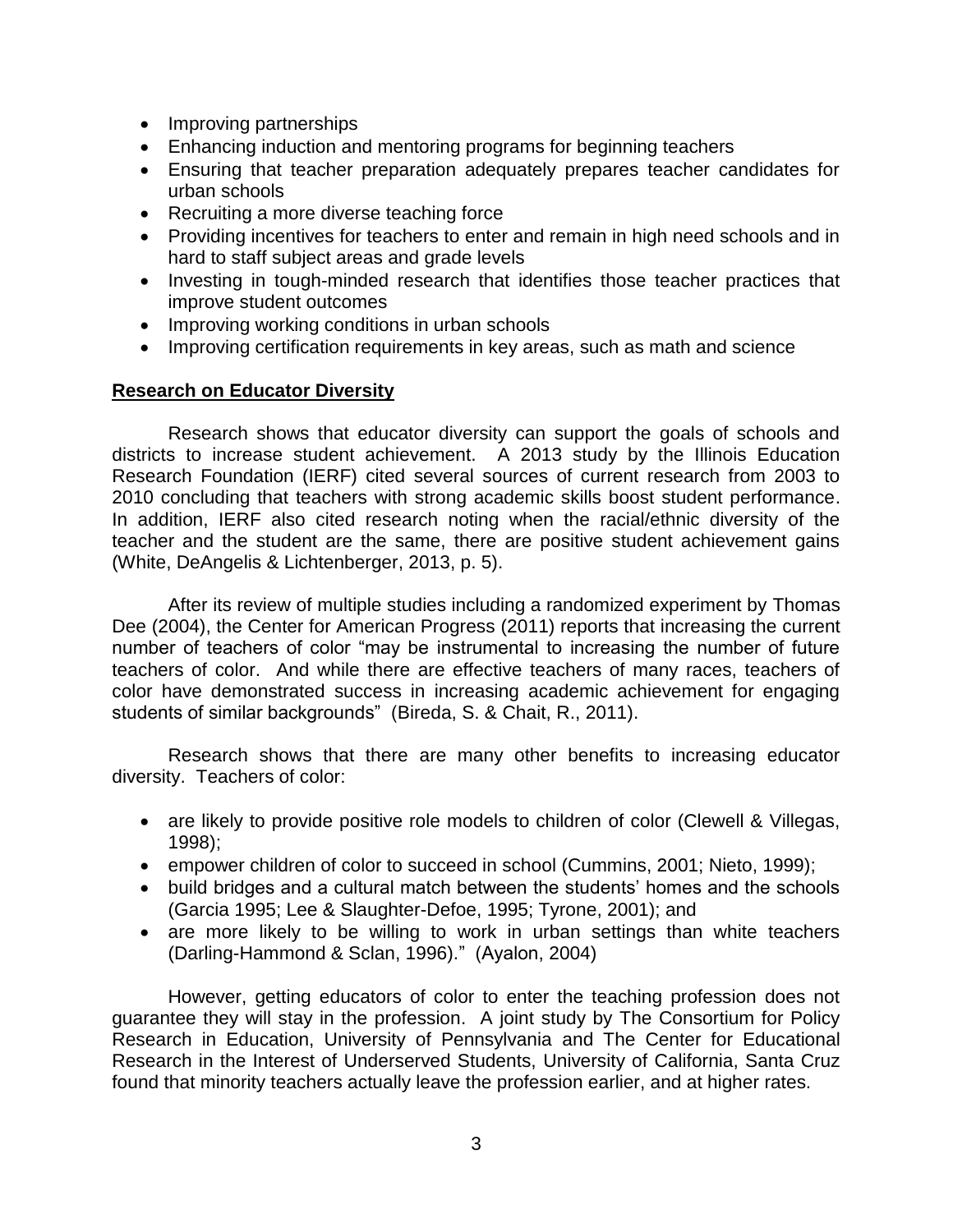Reasons included:

- A desire to obtain a better job or career, or dissatisfaction with some aspect of their teaching job. And not only did minority teachers depart at higher rates, but among those who moved or left, minority teachers were more likely to cite career advancement or job dissatisfaction than were white teachers.
- The data indicate that minority teachers departed at higher rates because the schools in which they were employed tended to have less positive organizational conditions. The strongest organizational factors for minority teachers were the levels of collective faculty decision-making influence in their school and the degree of individual instructional autonomy held by teachers in their classrooms.

Similarly, the 2013 study by the Illinois Education Research Council also confirmed that "getting these diverse, academically talented teachers through the pipeline and into the classroom is only the first step. Once they get there, there needs to be a concerted effort to retain these high-quality educators in the classroom." (White, DeAngelis & Lichtenberger, 2013, p. 38).

# **Current New York State Initiatives**

In 2005, the New York State Education Department (SED) began the development of a data-driven teacher and principal supply-demand model that identifies, evaluates, and monitors the content area subjects and regions of the State with the greatest shortages of newly certified teachers and principals. SED also currently has multiple approaches to help school districts meet their hiring needs and will continue to seek new approaches until all students have the qualified teachers they need. These approaches include the \$19 million investment in clinically rich programs which requires students to be placed in the shortage areas and partnerships with a high need school/district and a 4-year teaching commitment in high need schools/districts after graduation.

While the Department funds many initiatives and programs that support preparation of educators in shortage areas, few specifically mention "promoting educator diversity" in their statements of purpose or mission statements. Examples include:

- **Clinically Rich Teacher Preparation Pilot.** Funded with \$20 million from Race to the Top, the Request for Proposals included language that the "program will recruit a high caliber of qualified, diverse candidates," but any strategy or plan that exists for the recruitment or retention of those candidates remains up to the individual institution.
- **The Teacher and Leader Quality Partnership (TLQP).** Federally funded with \$4.8 million, TLQP is designed to improve the academic success of New York's students by increasing the effectiveness and cultural competency of their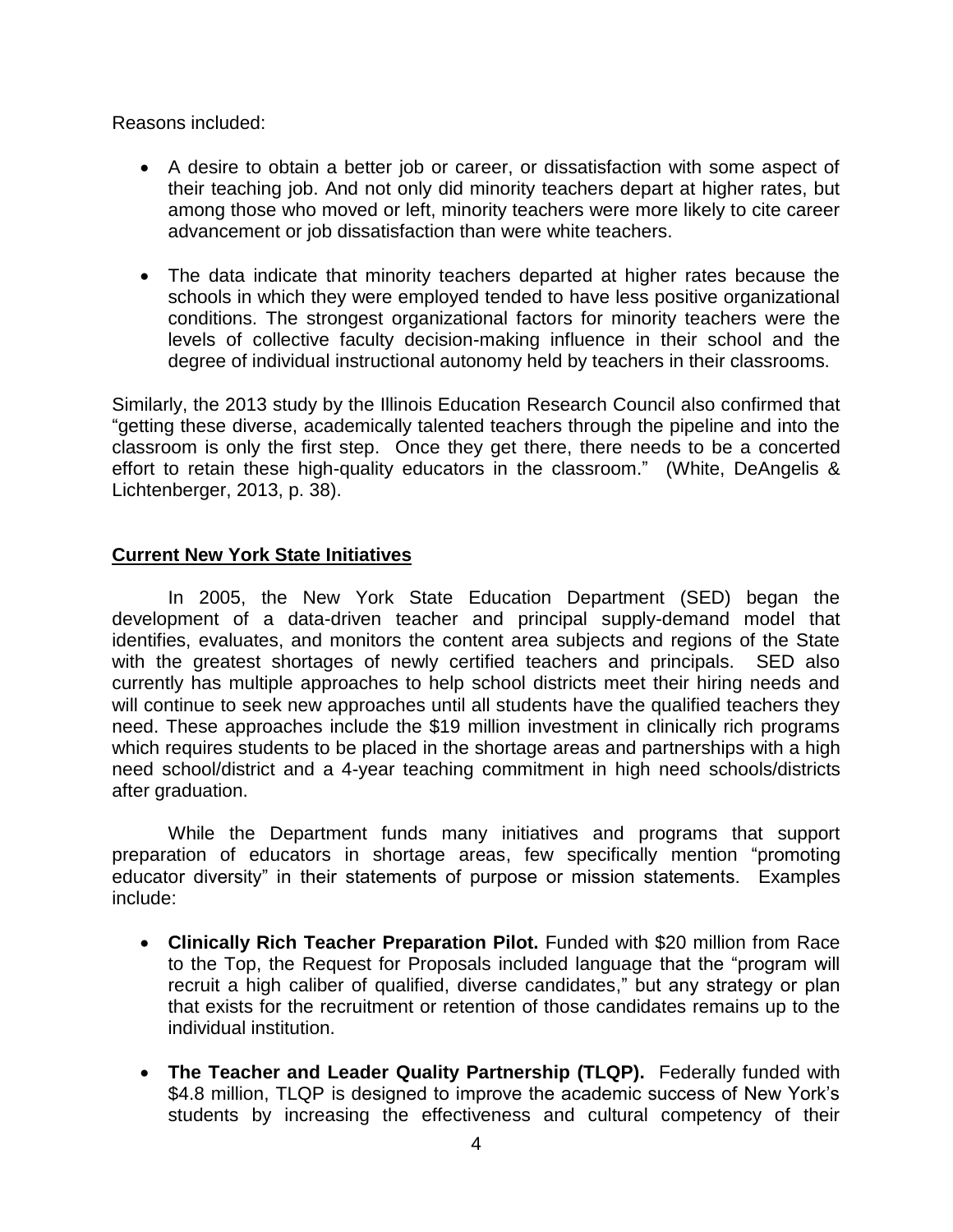teachers through professional development. TLQP has been instrumental in providing equity training and support for teachers providing concrete means to understand and address the cultural, social, and ethnic issues that might hinder student learning. While these programs do not specifically promote the recruitment, retention or support of teachers of color, they are providing opportunities to bring the topic of educator diversity to the forefront.

- **Today's Students, Tomorrow's Teachers (TSTT)** is chartered by the NYS Board of Regents and targets diverse  $9<sup>th</sup>$  grade students to build leadership and college readiness skills and to begin exploring the teaching professions throughout high school (TSTT 2010). Students can apply to 22 "partner" colleges and once accepted are eligible for a 50% tuition scholarship upon the condition that they teach for 1 year in a "participating" school district after receiving their teaching credential. Forty-seven percent of the participating students are Black and 32% are Hispanic. (TSTT 2010)
- **Teach for America, the New York City Teaching Fellows/The New Teacher Project.** Alternative certification programs often have the identification and preparation of future diverse educators in their mission statement. Alternative certification programs provide teachers in teacher shortage areas and in high need schools.

# Teacher Opportunity Corps

The Department's only currently funded initiative which is specifically designed to promote educator diversity is the **Teacher Opportunity Corps.** The purpose of the Teacher Opportunity Corps is to enhance the preparation of teachers and prospective teachers, to address the learning needs of students at risk of truancy, academic failure or dropping out of school, and to increase the participation rate of historically underrepresented and economically disadvantaged individuals in teaching careers. In order to receive funding, Opportunity Corps projects must serve participants in any or all of the following priority groups:

- **Individuals who have been historically underrepresented and underserved in the** teaching profession, including individuals who are African American, Hispanic, Native American or Alaskan Native.
- Individuals who are economically disadvantaged.

Of the eight programs funded through Teacher Opportunity Corps, SUNY Oswego received the maximum award of \$80,000 and Columbia University, Teachers College received the smallest award of \$6,000 due to funding limitations. The funding for TOC has declined steadily over the past five years.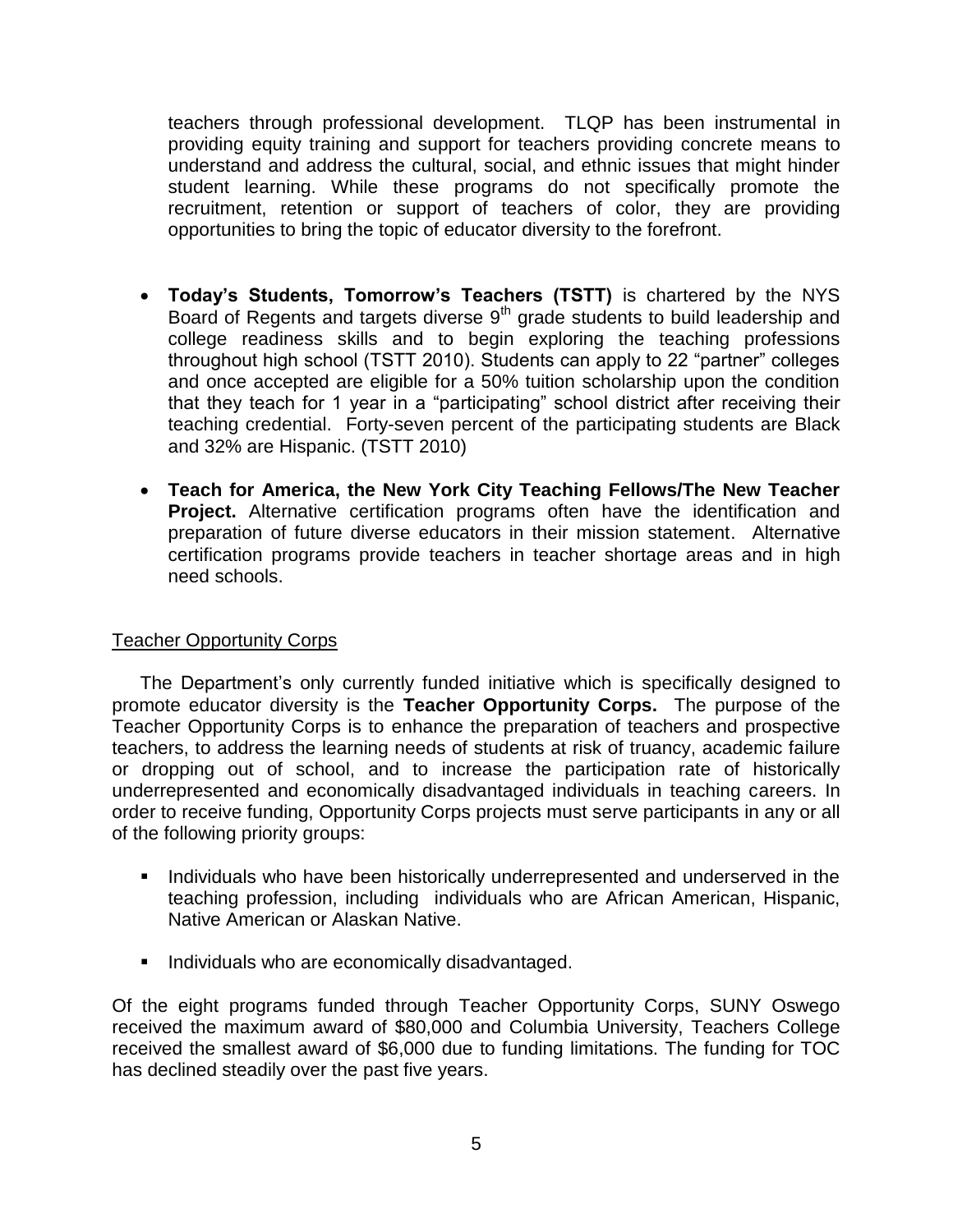# *Funding Allocations for Teacher Opportunity Corps*

| <b>Funding</b> | <b>Funding</b> | <b>Funding</b> | <b>Funding</b> | <b>Funding</b> | <b>Funding</b> | <b>Funding</b> |
|----------------|----------------|----------------|----------------|----------------|----------------|----------------|
| vear 2007      | vear 2008      | vear 2009      | vear 2010      | vear 2011      | vear 2012      | vear 2013      |
| \$713,000      | \$450,000      | \$671,060      | \$671,060      | \$671,049      | \$450,000      | \$450,000      |

| <b>INSTITUTION</b>        | <b>BUDGET</b> | <b>PROGRAM DETAILS</b>                                                                                                                                                           |
|---------------------------|---------------|----------------------------------------------------------------------------------------------------------------------------------------------------------------------------------|
| <b>HOFSTRA UNIVERSITY</b> | \$63,973      | Tutoring pre-service teachers and<br>observing classes, coursework towards<br>graduation and certification, research<br>and development on the teaching and<br>learning process. |
| <b>HUNTER COLLEGE</b>     | \$80,000      | Specialized coursework designed to<br>meet the requirements for NYS<br>certification. Also, tutoring and mentoring<br>novice teachers.                                           |
| <b>MANHATTAN COLLEGE</b>  | \$80,000      | <b>Coursework towards Professional NYS</b><br>certification and/or bilingual education.                                                                                          |
| <b>NAZARETH COLLEGE</b>   | \$80,000      | <b>Coursework towards Professional NYS</b><br>certification. Also, tutoring and mentoring<br>novice teachers.                                                                    |
| <b>PACE UNIVERSITY</b>    | \$80,000      | Coursework towards graduation, tutoring<br>pre-service teachers and mentoring<br>novice teachers.                                                                                |
| <b>SUNY OSWEGO</b>        | \$43,910      | Coursework towards graduation, tutoring<br>pre-service teachers and mentoring<br>novice teachers. Coursework towards<br>NYS certification.                                       |
| <b>SUNY POTSDAM</b>       | \$16,000      | Coursework towards graduation, tutoring<br>pre-service teachers and mentoring<br>novice teachers.                                                                                |
| <b>TEACHERS COLLEGE</b>   | \$6,117       | <b>Coursework towards Professional NYS</b><br>certification and mentoring novice<br>teachers.                                                                                    |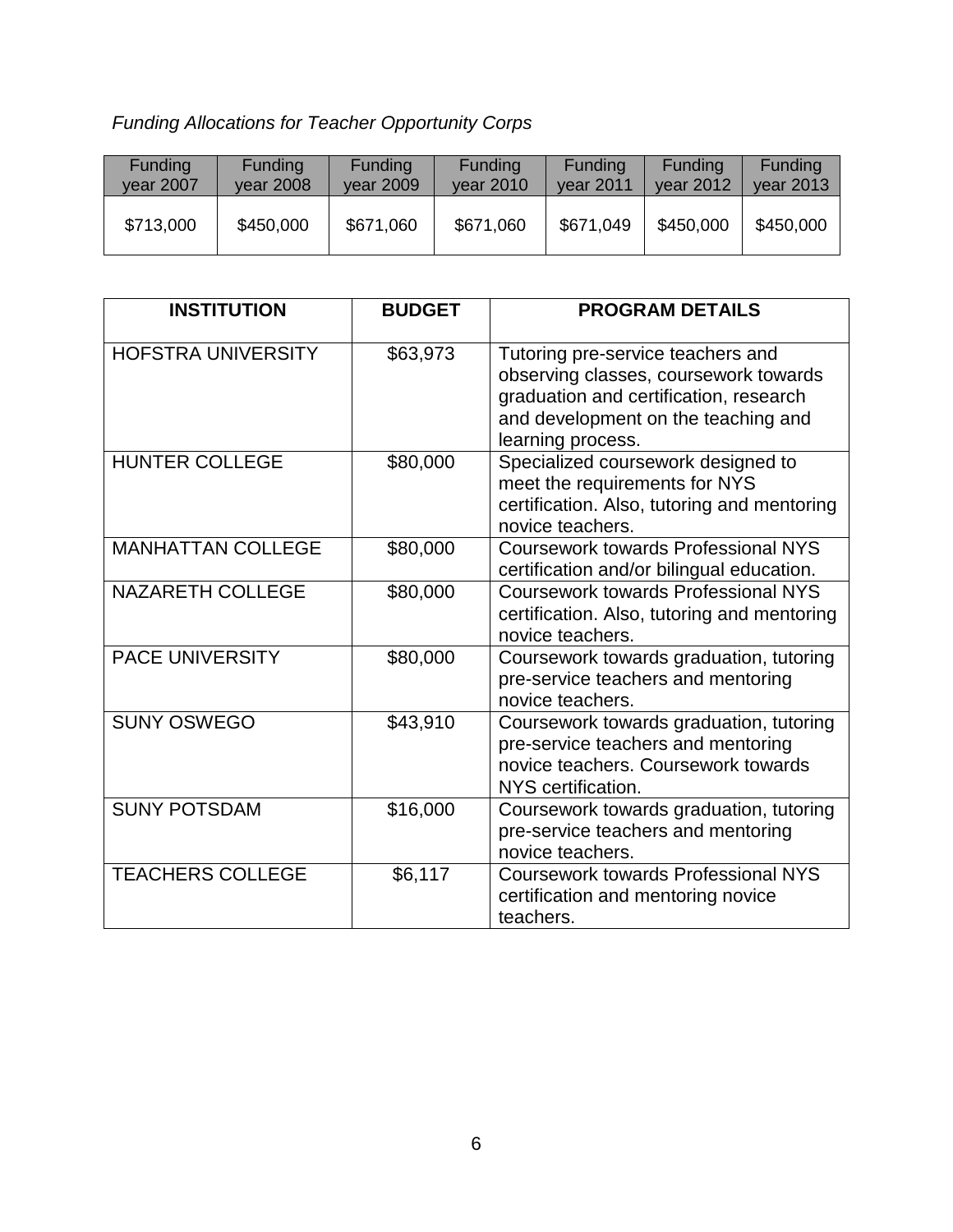# **State and National Educator Diversity Initiatives**

## National Initiatives

In 2010, U.S. Secretary of Education Arne Duncan launched a national initiative to create and promote a more diverse teaching workforce. That initiative, known as *Teach.gov,* is designed to build and recruit the "next generation" of teachers, who are fully qualified and ethnically diverse, and to shift the nation's teacher demographics from disproportionate percentages of white educators to increase the number of teachers of color (Center for American Progress, *2011*)

The Council for the Accreditation of Educator Preparation (CAEP) is the accrediting body that formed as a result of the merger between the National Council for Accreditation of Teacher Education (NCATE) and the Teacher Education Accreditation Council (TEAC). New York State is currently developing a state partnership agreement with CAEP, and that work is being supported by the Professional Standards and Practices Board (PSPB). CAEP's strategic mission includes five standards:

- Standard 1: Content and Pedagogical Knowledge
- Standard 2: Clinical Partnerships and Practice
- Standard 3: Candidate Quality, Recruitment, and Selectivity
- Standard 4: Program Impact
- Standard 5: Provider Quality Assurance and Continuous Improvement

The description of CAEP's Standard 3: Candidate Quality, Recruitment and Selectivity is fully detailed in the table below.

# **CAEP Standards for Candidate Quality, Recruitment and Selectivity**

# *Plan for Recruitment of Diverse Candidates who Meet Employment Needs.*

*3.1 The provider presents plans and goals to recruit and support completion of high-quality candidates from a broad range of backgrounds and diverse populations to accomplish their mission. The admitted pool of candidates reflects the diversity of America's P-12 students. The provider demonstrates efforts to know and address community, state, national, regional, or local needs for hard-to-staff schools and shortage fields, currently, STEM, English-language learning, and students with disabilities.*

## *Admission Standards Indicate That Candidates Have High Academic Achievement And Ability*

*3.2 The provider sets admissions requirements, including CAEP minimum criteria or the state's minimum criteria, whichever are higher, and gathers data to monitor applicants and the selected pool of candidates. The provider ensures that the average grade point average of its accepted cohort of candidates meets or exceeds the CAEP minimum of 3.0, and the group average performance on nationally normed ability/achievement assessments such as ACT, SAT, or*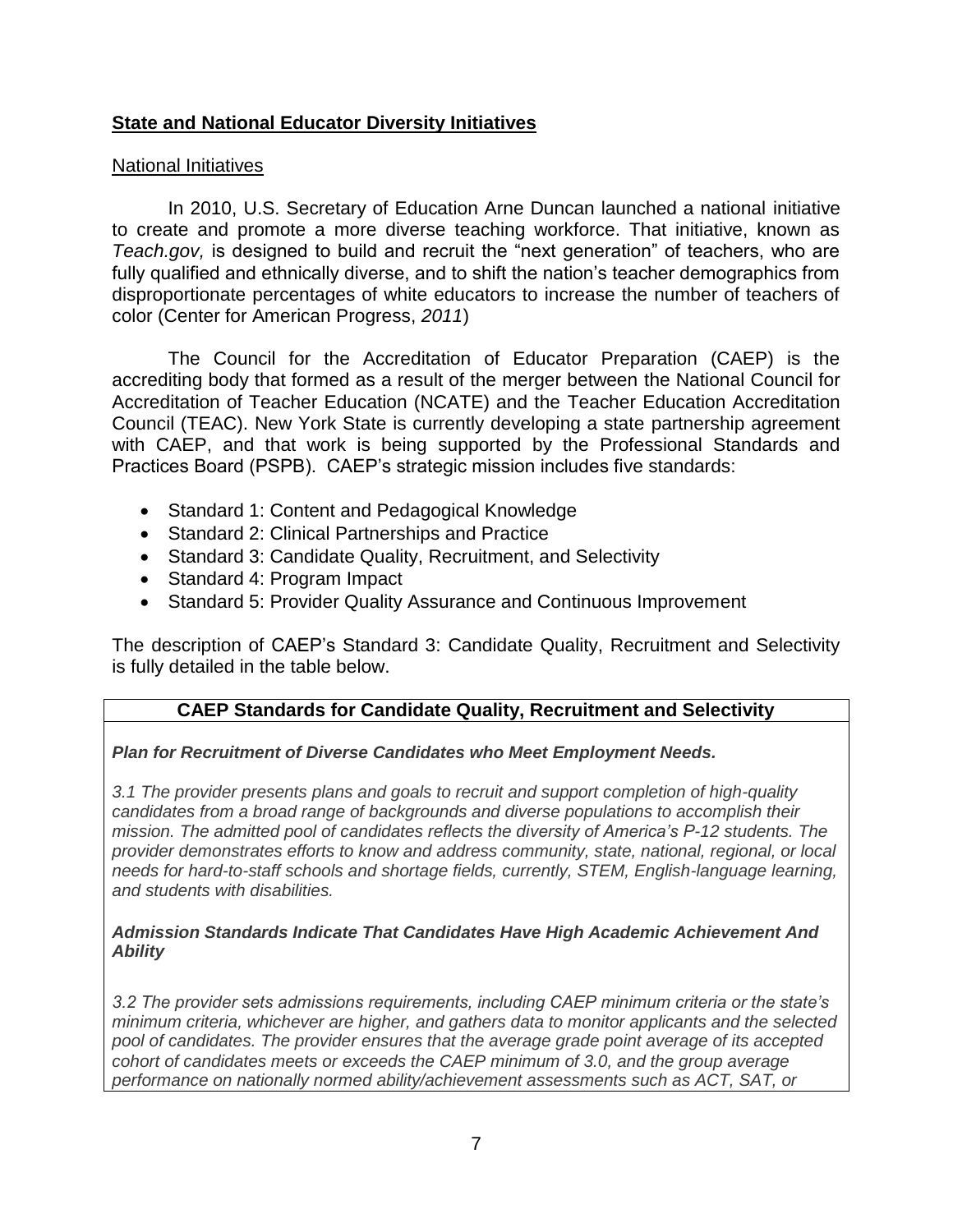# **CAEP Standards for Candidate Quality, Recruitment and Selectivity**

## *GRE:*

- *is in the top 50 percent from 2016-2017;*
- *is in the top 40 percent of the distribution from 2018-2019; and*
- *is in the top 33 percent of the distribution by 2020.[i]*

*If any state can meet the CAEP standards, as specified above, by demonstrating a correspondence in scores between the state-normed assessments and nationally normed ability/achievement assessments, then educator preparation providers from that state will be able to utilize their state assessments until 2020. CAEP will work with states through this transition.*

*Over time, a program may develop a reliable, valid model that uses admissions criteria other than those stated in this standard. In this case, the admitted cohort group mean on these criteria must meet or exceed the standard that has been shown to positively correlate with measures of P-12 student learning and development.*

*The provider demonstrates that the standard for high academic achievement and ability is met through multiple evaluations and sources of evidence. The provider reports the mean and standard deviation for the group.*

## *Additional Selectivity Factors*

*3.3 Educator preparation providers establish and monitor attributes and dispositions beyond academic ability that candidates must demonstrate at admissions and during the program. The provider selects criteria, describes the measures used and evidence of the reliability and validity of those measures, and reports data that show how the academic and non-academic factors predict candidate performance in the program and effective teaching.*

# *Selectivity During Preparation*

*3.4 The provider creates criteria for program progression and monitors candidates' advancement from admissions through completion. All candidates demonstrate the ability to teach to college- and career-ready standards. Providers present multiple forms of evidence to indicate candidates' developing content knowledge, pedagogical content knowledge, pedagogical skills, and the integration of technology in all of these domains.[ii]*

## *Selection At Completion*

*3.5 Before the provider recommends any completing candidate for licensure or certification, it documents that the candidate has reached a high standard for content knowledge in the fields where certification is sought and can teach effectively with positive impacts on P-12 student learning and development.*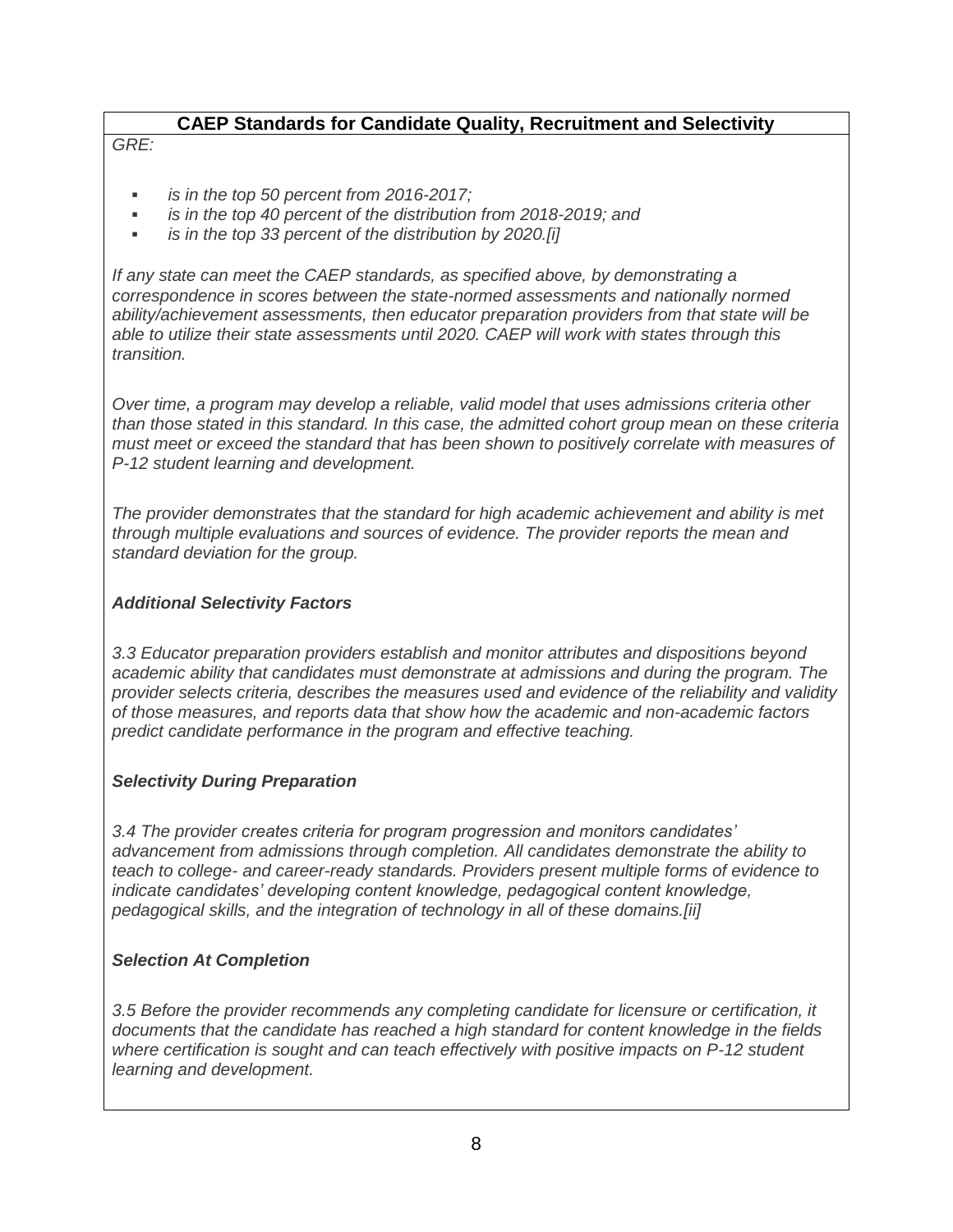# **CAEP Standards for Candidate Quality, Recruitment and Selectivity**

*3.6 Before the provider recommends any completing candidate for licensure or certification, it documents that the candidate understands the expectations of the profession, including codes of ethics, professional standards of practice, and relevant laws and policies. CAEP monitors the development of measures that assess candidates' success and revises standards in light of new results.*

Citation: CAEP Accreditation Standards. Available online at [http://caepnet.org/accreditation/standards/standard-3-candidate-quality-recruitment](http://caepnet.org/accreditation/standards/standard-3-candidate-quality-recruitment-and-selectivity/)[and-selectivity/](http://caepnet.org/accreditation/standards/standard-3-candidate-quality-recruitment-and-selectivity/)

## State Initiatives

At the state level, there are many examples of funded initiatives that support educator diversity. The following are some examples of states, districts, and universities partnering to develop programs to increase the number of minority teachers. More research would need to be done, but key themes uncovered during the Department's review of these programs include: community colleges as an underutilized pathway, strong university partnerships, barriers to entering the profession, and retention of teachers of color.

Examples in the chart below highlight strategies for early recruitment, support and retention which have been successful in other states. These plans usually involve partnerships between schools, universities and state departments of education, and some type of financial support.

| <b>State</b> | <b>Initiative</b>                                                                                                                                                                                                                                                                                                                                                                                                                                                                                                                                                                                                                                                                                                                                                                                                                                                                                                                        |
|--------------|------------------------------------------------------------------------------------------------------------------------------------------------------------------------------------------------------------------------------------------------------------------------------------------------------------------------------------------------------------------------------------------------------------------------------------------------------------------------------------------------------------------------------------------------------------------------------------------------------------------------------------------------------------------------------------------------------------------------------------------------------------------------------------------------------------------------------------------------------------------------------------------------------------------------------------------|
| <b>CT</b>    | <b>Minority Teacher Incentive Grant Program</b><br>Provides up to a \$5,000 a year stipend to minority undergraduate students<br>enrolled in teacher preparation programs for the final two years of full-time<br>study.<br>Also provides eligible students with up to \$2,500 in yearly stipends of<br>teaching in a CT public elementary or secondary school.<br><b>The Capitol Region Education Council</b><br>The Minority Teacher Recruiting (MTR) Program is an integral part of the<br>effort to eliminate the educational achievement gap between minority<br>students and their non-minority students and their non-minority peers in<br>public schools. The MTR Program, as established by legislative mandate,<br>continues to develop innovative programs in partnership with local school<br>districts and the State Department of Education to increase cultural and<br>racial diversity in the classrooms of Connecticut. |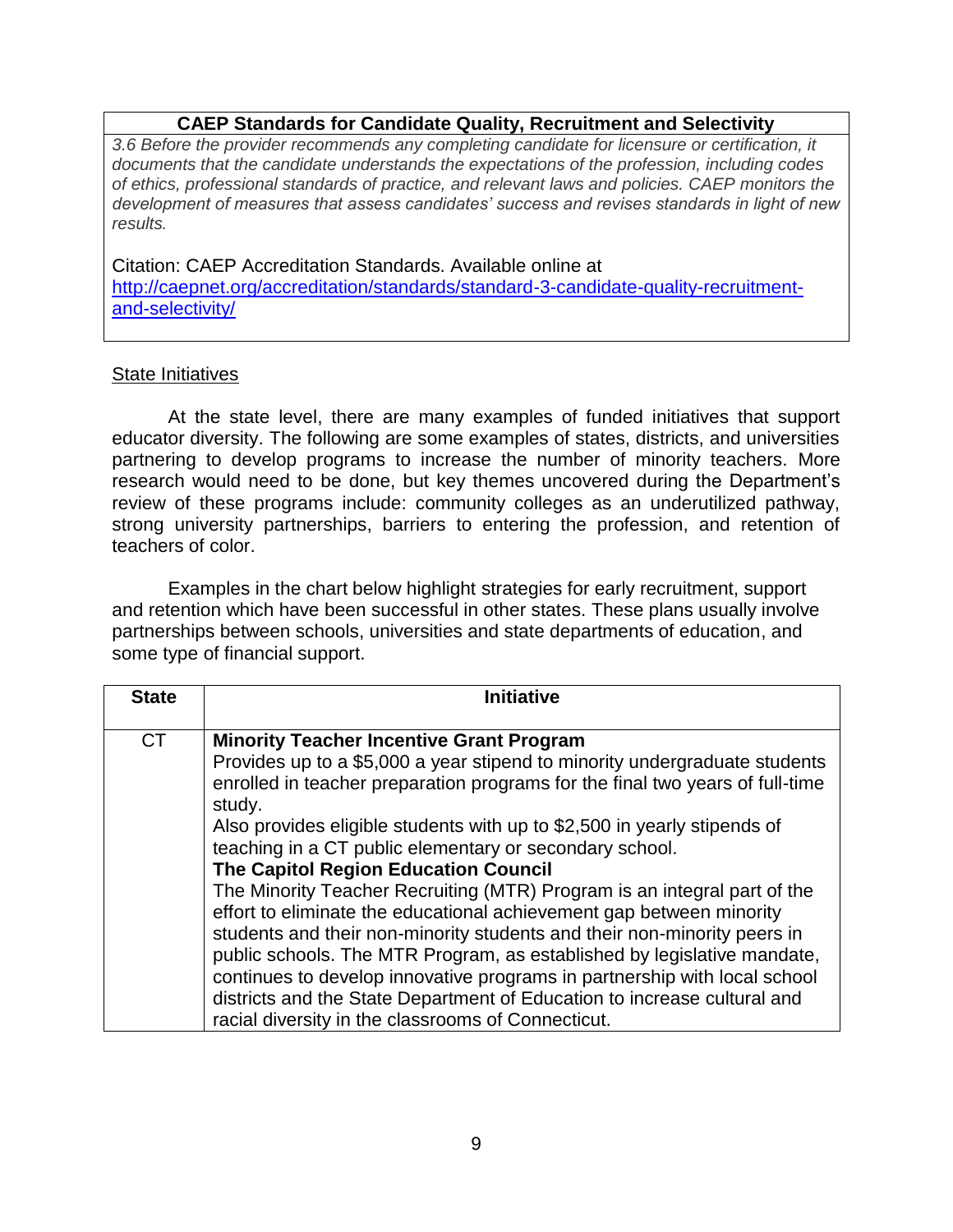| <b>State</b> | <b>Initiative</b>                                                                                                                                                                                                                                                                                                                                                                                                                                                                                                                                                                                                                                                                          |
|--------------|--------------------------------------------------------------------------------------------------------------------------------------------------------------------------------------------------------------------------------------------------------------------------------------------------------------------------------------------------------------------------------------------------------------------------------------------------------------------------------------------------------------------------------------------------------------------------------------------------------------------------------------------------------------------------------------------|
| IL           | <b>Grow Your Own program</b><br>The Illinois Legislature established a statewide Grow Your Own Program<br>in 2005. The purpose of the Illinois program is to "identify, train, and<br>employ 1,000 or more fully qualified teachers who have previous ties to the<br>low-income communities where they will work." The creation of a statewide<br>program allows a state to combine human capital reform goals with a<br>targeted effort to recruit minority teachers.                                                                                                                                                                                                                     |
| <b>KY</b>    | <b>Recruitment/Early Recruitment Plan</b><br>KY State Department of Education, Standards Board, school districts,<br>institutions of higher education, and the Council on Postsecondary<br>Education convene.<br>Collaboration to develop a strategic plan for increasing the number of<br>minority teachers and administrators.<br><b>Teacher Preparation Programs</b><br>Institutions of Higher Education are not eligible to receive funding unless<br>an active recruitment plan for attracting and retaining minority faculty and<br>students has been established in teacher preparation programs.                                                                                   |
| <b>MA</b>    | The Massachusetts Partnership for Diversity in Education<br>An early recruitment plan to locate outstanding candidates of color for<br>teaching, administrative and support positives in member schools.                                                                                                                                                                                                                                                                                                                                                                                                                                                                                   |
| <b>MD</b>    | <b>Task Force on Diversity in Teacher Education</b><br>Charged with the responsibility of proceeding with recommendations set<br>by the University system.<br>Task Force develops a set of standards for teacher educators on diversity<br>for teacher preparation                                                                                                                                                                                                                                                                                                                                                                                                                         |
| OH           | <b>Recruitment/Early Recruitment Plan</b><br>Cleveland Area Minority Educators Recruitment Association (CAMERA) -<br>Local districts- Identify, recruit, and support minority educational<br>professionals. Financial support is provided to those pursuing and<br>obtaining licensure.                                                                                                                                                                                                                                                                                                                                                                                                    |
| OK           | Leadership, Education and Achievement Program (LEAP) and the<br><b>Academic Commitment to Education (ACE) Program</b><br>The Oklahoma State Regents for Higher Education provides funding to<br>school districts to run the Leadership, Education and Achievement<br>Program (LEAP) and the Academic Commitment to Education (ACE)<br>program in middle and high schools. The Board of Regents developed<br>curriculum for both programs, which were piloted in 2005. In 2011, the<br>Regents Office reported that 34% of high school ACE students stated they<br>plan to be teachers (Connecticut RESC Alliance for Recruiting: Best<br>Practices in Minority Teacher Recruitment, 2011). |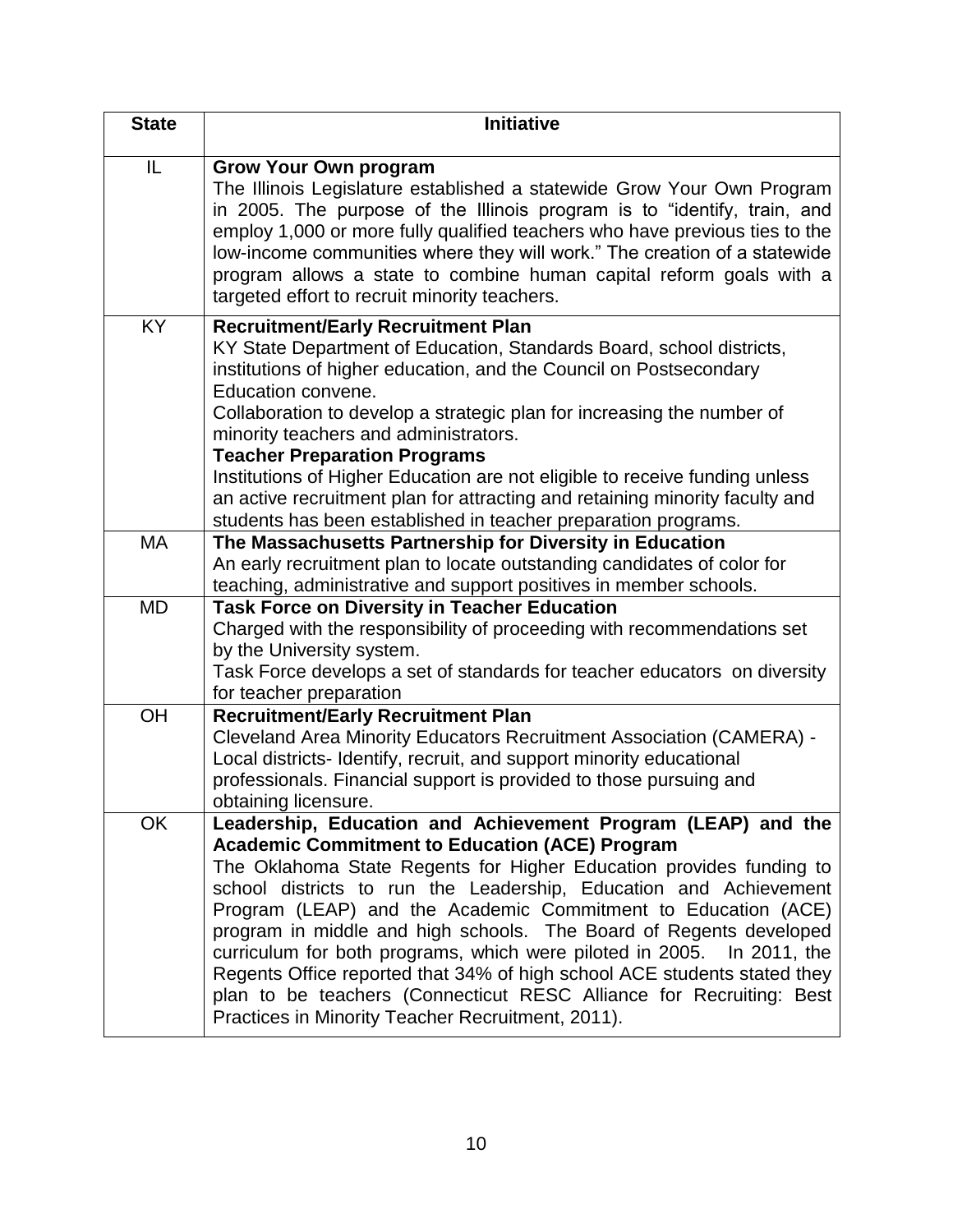## **University Initiatives**

University programs typically utilize the strategy of scholarships, mentoring or other supports to promote diversity in their teacher preparation programs. Recruiting from community colleges is an underutilized strategy for increasing teacher diversity, and is a missing link in the minority teacher pipeline, according to researchers (NEA, 2009). Examining the recruitment, support and retention efforts by New York institutions of higher education, as well as those in other states provides an opportunity to see how universities partner with state departments of education, P-12 school districts and how the demand for significantly greater resources for recruitment takes shape. These programs are dedicated to identifying and eliminating obstacles to expanding the pool of prospective teachers of color and increasing the quality and cultural competence of all teachers.

One such initiative currently being implemented by CUNY is the *"Decade of Science Initiative."* The City University of New York has designated the years 2005 to 2015 the "Decade of Science," renewing its commitment to creating a healthy pipeline to science, technology, engineering, and math fields by advancing science at the highest levels, recruiting talented faculty, training students to teach in these areas, and encouraging young people, particularly women and minorities, to study in these disciplines. The initiative has spotlighted CUNY women scientists through a *"Breaking Boundaries in Science Research"* outreach effort, which highlights their pioneering research in cutting-edge areas of applied and basic science.

Another initiative is based at Nazareth College. Since 2010, Nazareth College has had an agreement with Medgar Evers High School, a partnership designed to recruit traditionally underrepresented and disadvantaged students to attend the college. This partnership, founded by Dr. Horace Smith, guarantees a certain number of enrollment "spots" for Medgar Evers students and offers them the following supports while enrolled at Nazareth: scholarship and diversity grant monies, remedial or developmental courses, tutorial services, individual counseling services, academic and career counseling. Some, but not all, of the students pursue majors in education. The current year's cohort from Medgar Evers High School is 7 students; there were 6 students in the 2012-13 cohort. The first cohort is about to graduate in May of 2014.

Beyond New York, Western Kentucky University works together with the state department of education on a joint diversity initiative. The Minority Teacher Recruitment Center (MTRC) is committed to creating racially and culturally heterogeneous school districts by increasing the number of minority teaching in Kentucky classrooms. The MTRC is dedicated to assisting minority students who are pursuing teacher education as a major and is a cooperative effort bringing together the resources of the Kentucky Department of Education and area school districts. Along with scholarship opportunities, the center provides worships for students such as, PPST (Praxis I) and Praxis II prep, resume writing and interview skills, and professional development.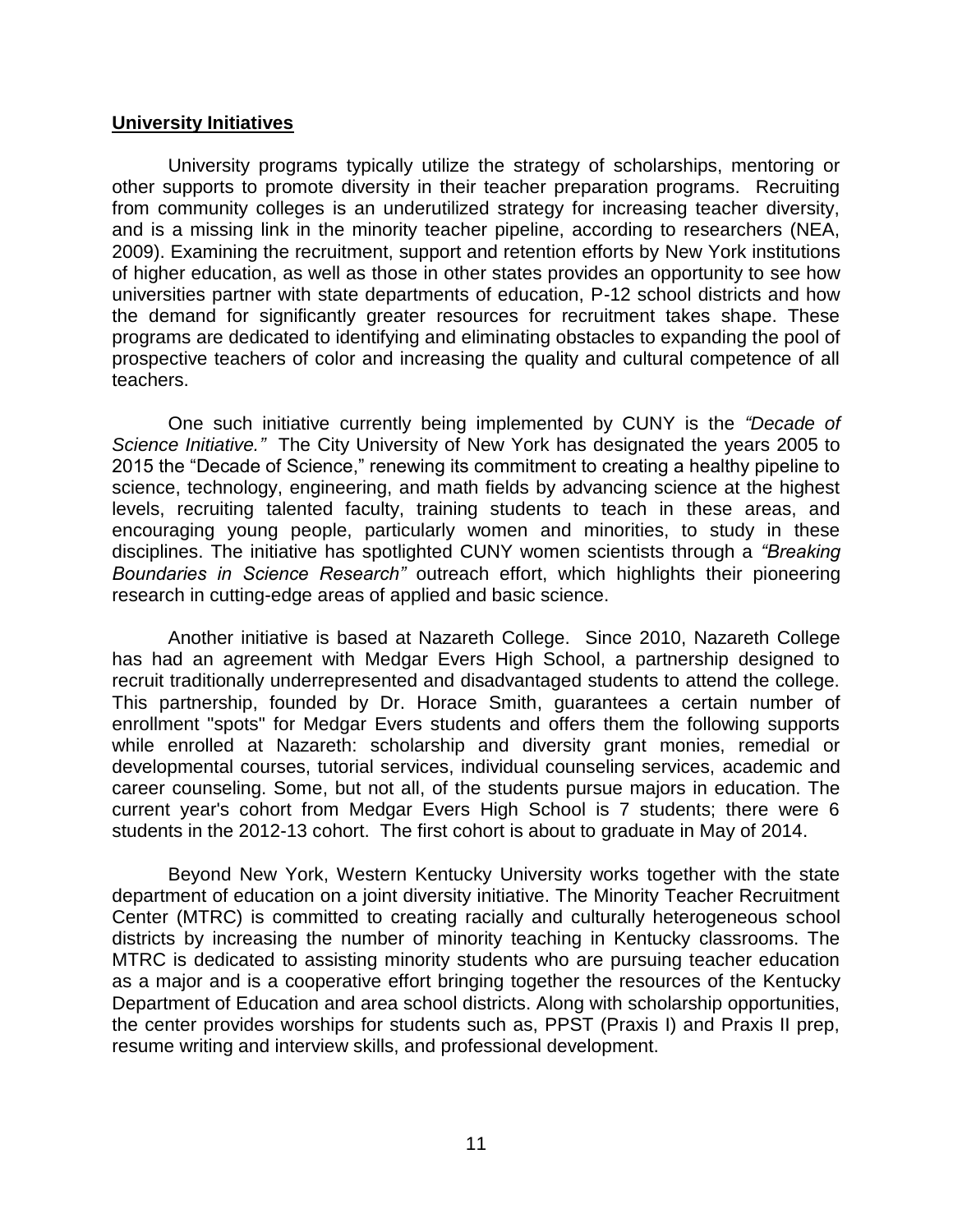## **Recommendations/ Next Steps**

Based on the data for New York State and the research reviewed on state and national trends, it is easy to recognize the need to recruit and retain greater numbers of teachers of color through implementation of strategies, programs and/or policies that complement traditional teacher recruitment methods. Something important to our state, though, is that programs and policies enacted to further diversify the teaching force must also reflect lessons learned about the qualities of successful teachers (effective teachers and leaders) and the need for high standards for entrance into the field.

Our policy initiatives to transform educator preparation programs, including our new and revised certification examinations, are consciously designed to reflect our adoption of the Common Core. The teacher exams place greater emphasis on literacy skills, critical thinking and problem solving. The new teacher tests focus on analysis of text, learning scenarios and/or student data to make sense of real classroom issues. The building leader exams place greater emphasis on instructional leadership and human capital management. The new building leader test includes a video-based performance task to demonstrate the candidate's ability to provide effective feedback. The Department is also developing more rigorous Content Specialty Tests (CSTs) to assess new teachers' mastery of knowledge in content areas they will be teaching. One of the most significant changes is in the Multi-Subject CST required for elementary teachers. In the past, candidates could compensate for weak performance in one subject (such as math) with stronger performance in other subjects. On the new CST, New York State will ensure that elementary teachers have the content knowledge necessary to effectively teach to the Common Core standards by requiring candidates to separately pass each subtest: ELA/Literacy, math, and arts and sciences. This work comes at the same time that the Governor's Commission on Education Reform has called for a 3.0 grade point average for entrance into teaching programs based at CUNY and SUNY.

These initiatives to transform educator preparation do not have to mean a decline in the number of diverse educators. Examples described in this item on how to generate interest in teaching, along with intentional recruitment strategies to attract high performing students of color into the teaching profession, are important to our work. In addition, more needs to be done to ensure that candidates of color in educator preparation programs who would benefit from additional academic support due to the quality of their high school preparation should receive that support from colleges of education.

We have seen from the Higher Education Opportunity Program (HEOP) the benefit of providing structured support services to address total student needs while in college. Among the HEOP strategies available to meet these needs are testing, prefreshman summer programs, counseling, tutoring, coursework, and financial assistance. This program has the potential to increase the number of minorities pursuing careers in which they are currently underrepresented, including teaching. Attachment B is a fact sheet about the impact of HEOP. HEOP provides an important model for how educator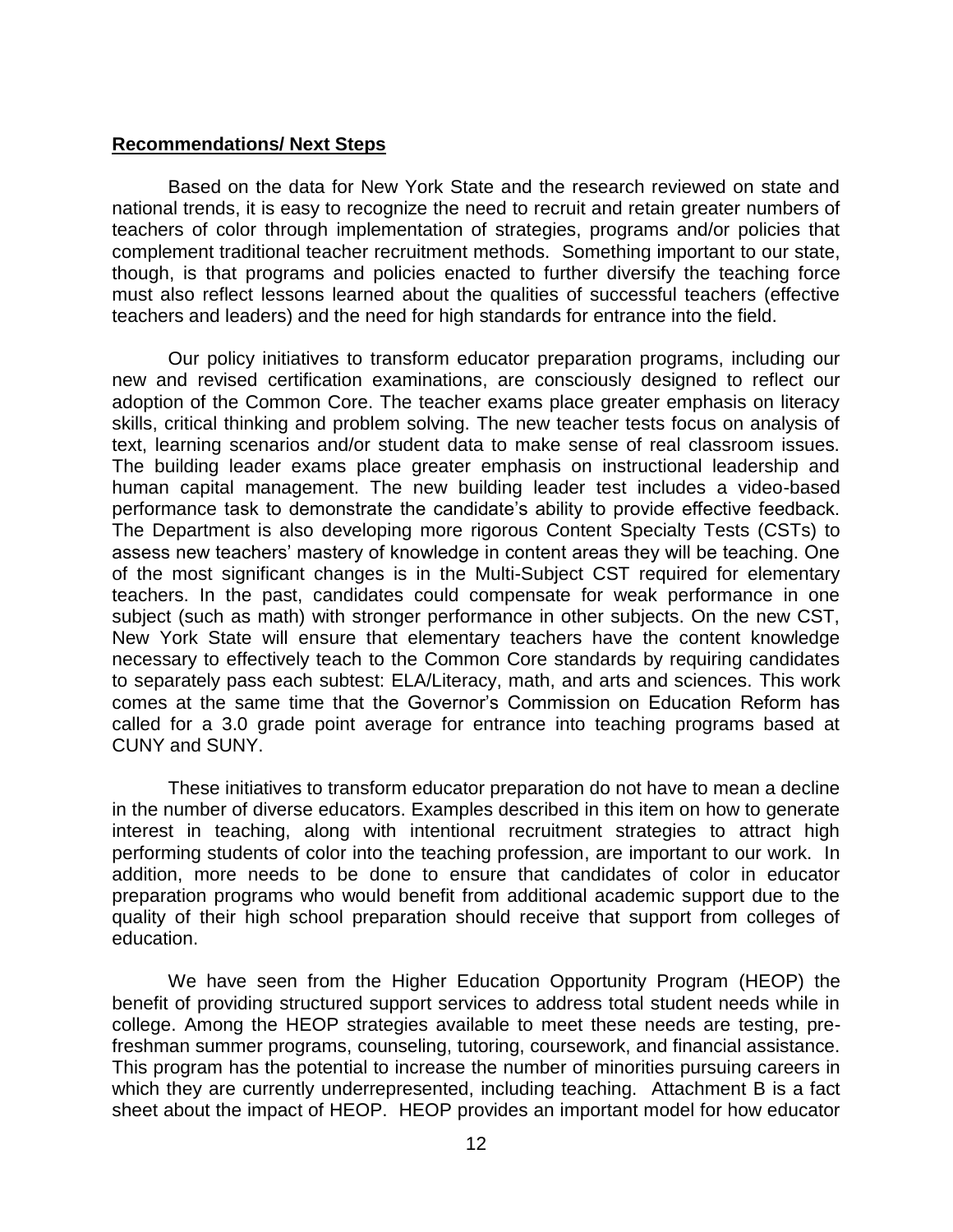preparation programs can focus on providing comprehensive supportive services to increase graduation rates.

The Office of Higher Education recommends the following next steps for the Board's consideration. It is recommended that:

- the Office of Higher Education revisit the findings from the 2009 2010 Regents Work Group to identify potential actionable next steps established to develop a state vision and articulate long-term goals for educator diversity;
- the Office of Higher Education encourage the sectors to utilize a portion of its Faculty Development MOU monies to support educator diversity initiatives;
- the Professional Standards and Practices Board review the new CAEP standards related to educator diversity and propose ways the State can further advance the implementation of these efforts across its approved programs;
- we learn about other existing partnerships between educator preparation programs and P-12 schools and share these as promising approaches to recruit and retain faculty/staff from underrepresented populations; and
- the Department review the current funding levels for the Teacher Opportunity Corps to determine if the current funding level is commensurate with our interest in increasing the number of diverse educators in the State of New York.

# **Sources**

- CAEP Accreditation Standards. (2013). Retrieved January 22, 2014, from [http://caepnet.org/accreditation/standards/standard-3-candidate-quality](http://caepnet.org/accreditation/standards/standard-3-candidate-quality-recruitment-and-selectivity/)[recruitment-and-selectivity/.](http://caepnet.org/accreditation/standards/standard-3-candidate-quality-recruitment-and-selectivity/)
- Center for American Progress. (2011). *Teacher diversity matters: A state by state analysis of teachers of color*. Washington, D.C.: Boser, U. Retrieved from: [http://www.americanprogress.org/issues/2011/11/pdf/teacher\\_diversity.pdf.](http://www.americanprogress.org/issues/2011/11/pdf/teacher_diversity.pdf)
- Center for American Progress. (2011). *Teacher diversity matters: A state by state analysis of teachers of color*. Washington, D.C.: Bireda, S. & Chait, R. Retrieved from: [http://www.americanprogress.org/issues/education/report/2011/11/09/10636/incr](http://www.americanprogress.org/issues/education/report/2011/11/09/10636/increasing-teacher-diversity/) [easing-teacher-diversity/.](http://www.americanprogress.org/issues/education/report/2011/11/09/10636/increasing-teacher-diversity/)
- Connecticut RESC Alliance, Minority Teaching Initiative. (November, 2011). *Best practices in minority teacher recruitment: Literature review*. Connecticut: Jessica Martin. Retrieved from: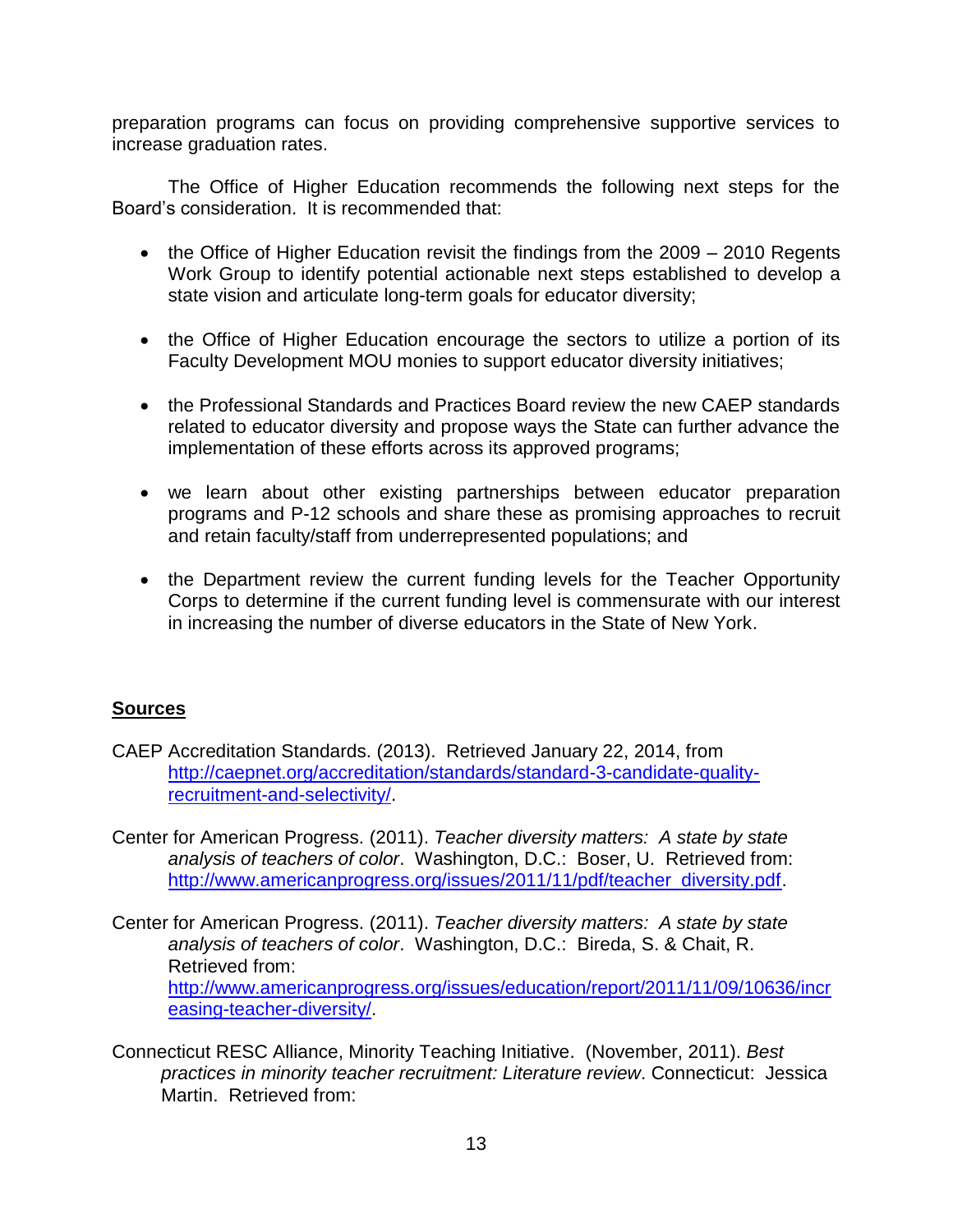[http://www.crec.org/RESCMTR/docs/national\\_best\\_practices\\_in\\_minority\\_teacher](http://www.crec.org/RESCMTR/docs/national_best_practices_in_minority_teacher_recruitment.pdf) [\\_recruitment.pdf.](http://www.crec.org/RESCMTR/docs/national_best_practices_in_minority_teacher_recruitment.pdf)

- CPRE Research Report RR-69. (2011) .*Recruitment, retention and the minority teacher shortage.* Ingersoll & May. Retrieved from [http://www.cpre.org/sites/default/files/researchreport/1221\\_minorityteachershorta](http://www.cpre.org/sites/default/files/researchreport/1221_minorityteachershortagereportrr69septfinal.pdf) [gereportrr69septfinal.pdf.](http://www.cpre.org/sites/default/files/researchreport/1221_minorityteachershortagereportrr69septfinal.pdf)
- Education Commission of the States. (2003). *Recruiting teachers of color: a fifty state survey of state policies*. Denver: Bachler, S., & LaTrice Hill, T. Retrieved from [www.ecs.org/teachingquality.](http://www.ecs.org/teachingquality)
- Illinois Education Research Council. (2013). *The student has become the teacher: Tracking the racial diversity and academic composition of the teacher supply pipeline*. DeAngelis, K., Lichtenberger, E, & White, B. Retrieved from [http://www.siue.edu/ierc/pdf/2013-](http://www.siue.edu/ierc/pdf/2013-3_Exec_Summary_Spencer_Teacher_Longitudinal_Study.pdf) 3 Exec\_Summary\_Spencer\_Teacher\_Longitudinal\_Study.pdf.
- National Bureau of Economic Research. (2004). *Teachers, race, and student achievement in a randomized experiment.* Dee, Thomas. Retrieved from [http://www.nber.org/papers/w8432.](http://www.nber.org/papers/w8432)
- National Collaborative on Diversity in the Teaching Force. (2004*). Assessment of diversity in america's teaching force: A call to action.* Washington, D.C. Retrieved from [http://www.ate1.org/pubs/uploads/diversityreport.pdf.](http://www.ate1.org/pubs/uploads/diversityreport.pdf)
- NEA Department of Teacher Quality. (2009). *Strengthening and diversifying the teacher pipeline: Current efforts.* Retrieved from [http://www.nea.org/assets/docs/HE/TQbook09.pdf.](http://www.nea.org/assets/docs/HE/TQbook09.pdf)
- Today's Students, Tomorrow's Teachers. (2010). *Program evaluation summary.* NYC: Cooper, B. & Spielhagen, J. Retrieved from [http://www.tstt.org/images/Program%20Evaluation\\_2010.pdf.](http://www.tstt.org/images/Program%20Evaluation_2010.pdf)
- Teacher Education Quarterly. (2004). *A model for recruitment and retention of minority students to teaching: Lessons from a school-university partnership.* New Britain: Ayalon, A.
- U.S. Department of Education (2012). *Higher education act Title II state report card system 2012.* Retrieved December 6, 2013, from U.S. Department of Education database.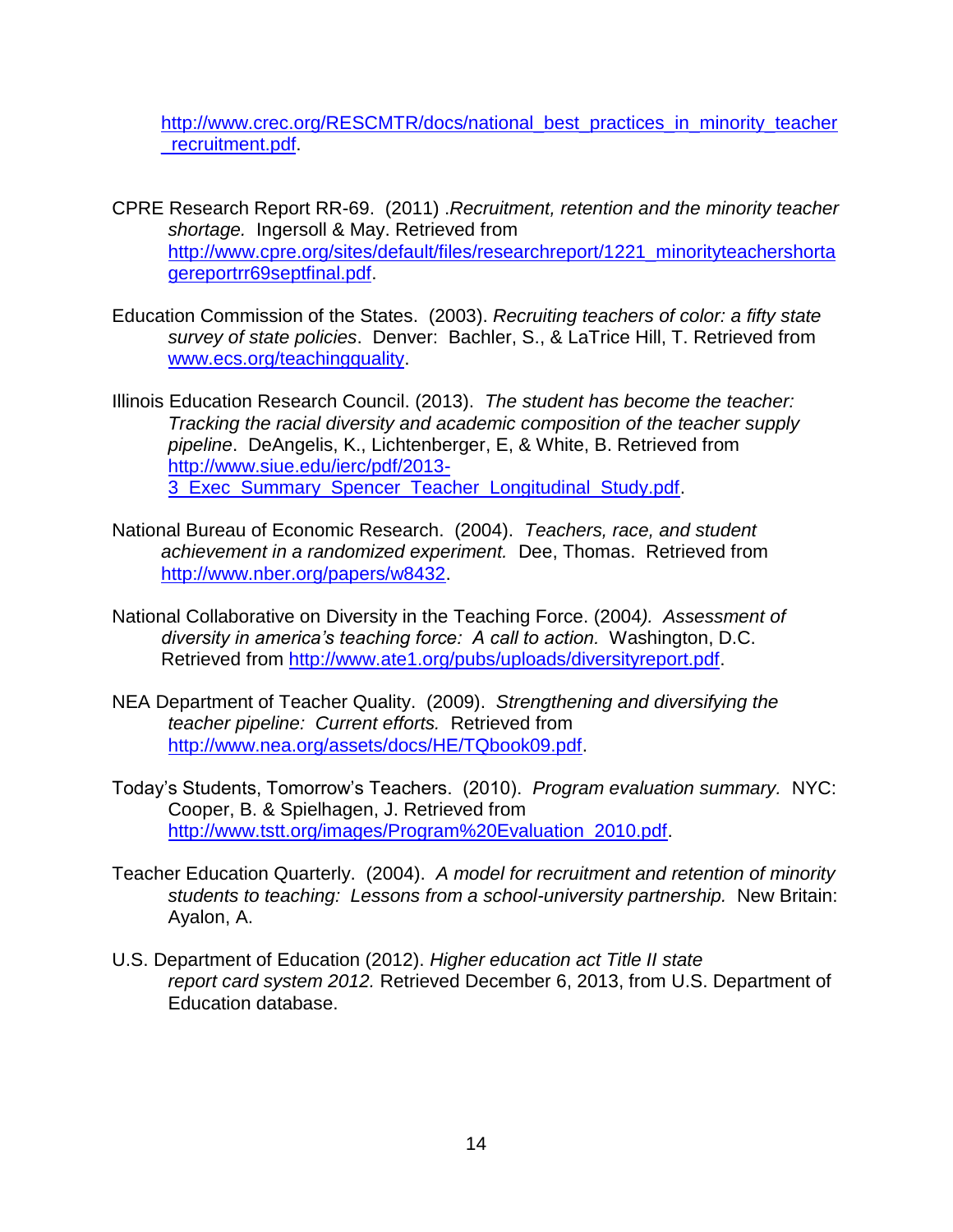## **Attachment A**

### *NEW YORK STATE EDUCATION DEPARTMENT…OFFICE OF HIGHER EDUCATION OFFICE OF K-16 INITIATIVES AND ACCESS PROGRAMS TEACHER DEVELOPMENT PROGRAMS UNIT*

# *TEACHER OPPORTUNITY CORP (TOC)*

#### **Purpose…**

…to enhance the preparation of teachers and prospective teachers in addressing the learning needs of students at risk of truancy, academic failure or dropping out of school and to increase the participation rate of historically underrepresented and economically disadvantaged individuals in teaching careers.

#### **Eligibility…**

…competitive grants are awarded to institutions of higher education that offer approved programs in teacher preparation leading to professional certification (that is, programs registered by the New York State Education Department for teacher education purposes.) Institutions proposing to administer projects through formal articulation agreements with schools/districts having a high concentration of teachers not certified in their content areas and/or students at-risk, including schools under registration review (SURR), are given highest priority.

#### **Target audience…**

…TOC serves full-time undergraduate/graduate students, or parttime graduate students completing the requirements for initial/professional certification.

**First priority:** to individuals identified as underrepresented and underserved in the teaching profession such as African Americans, Hispanic Americans, Native Americans, or Alaskan natives.

**Second priority:** to any individual economically disadvantaged in accordance with the criteria established in the statute for the TOC program.

**Third priority:** to any individual whether or not historically underrepresented in teaching or economically disadvantaged.

#### **Program services…**

…TOC provides specialized coursework to address the needs of at-risk student, coordinates supplemental field placements at low performing schools and links graduates with mentors during the first year of teaching. TOC projects also provide support services such as counseling, academic advising and supplemental research experiences.

### **Enacted: Chapter 53 of the Laws of 1987**

## **TOC Results**

- novice teachers gain successful classroom management skills
- $\blacksquare$  teachers are trained to meet the needs of at-risk students
- **more teachers from underrepresented and** disadvantaged backgrounds in teaching

## **TOC Projects Study and Implement Best Practices in Teaching**

- share information about recent research, school needs, and teaching practices through the K-16 Professional Development Network,
- **Provide laboratory for observing, planning** and teaching at-risk students
- partner with professional practice schools
- **field test inquiry-based learning**
- utilize research-based practical training
- design specialized curricula for at-risk students

#### FISCAL YEAR 2012-2013

### **Performance Report**

Current Appropriation: \$500,000 Projects Funded: 08 Range of Awards: \$6.000K to \$80.000K

#### **HISTORICAL BACKGROUND 1987-2011**

Total Appropriation: \$32,933,060 Total TOC Graduates: 3,561

#### **SUMMARY**

#### **Selected Performance Data 2009-2011**

93% of TOC participants who took the LAST certification exam passed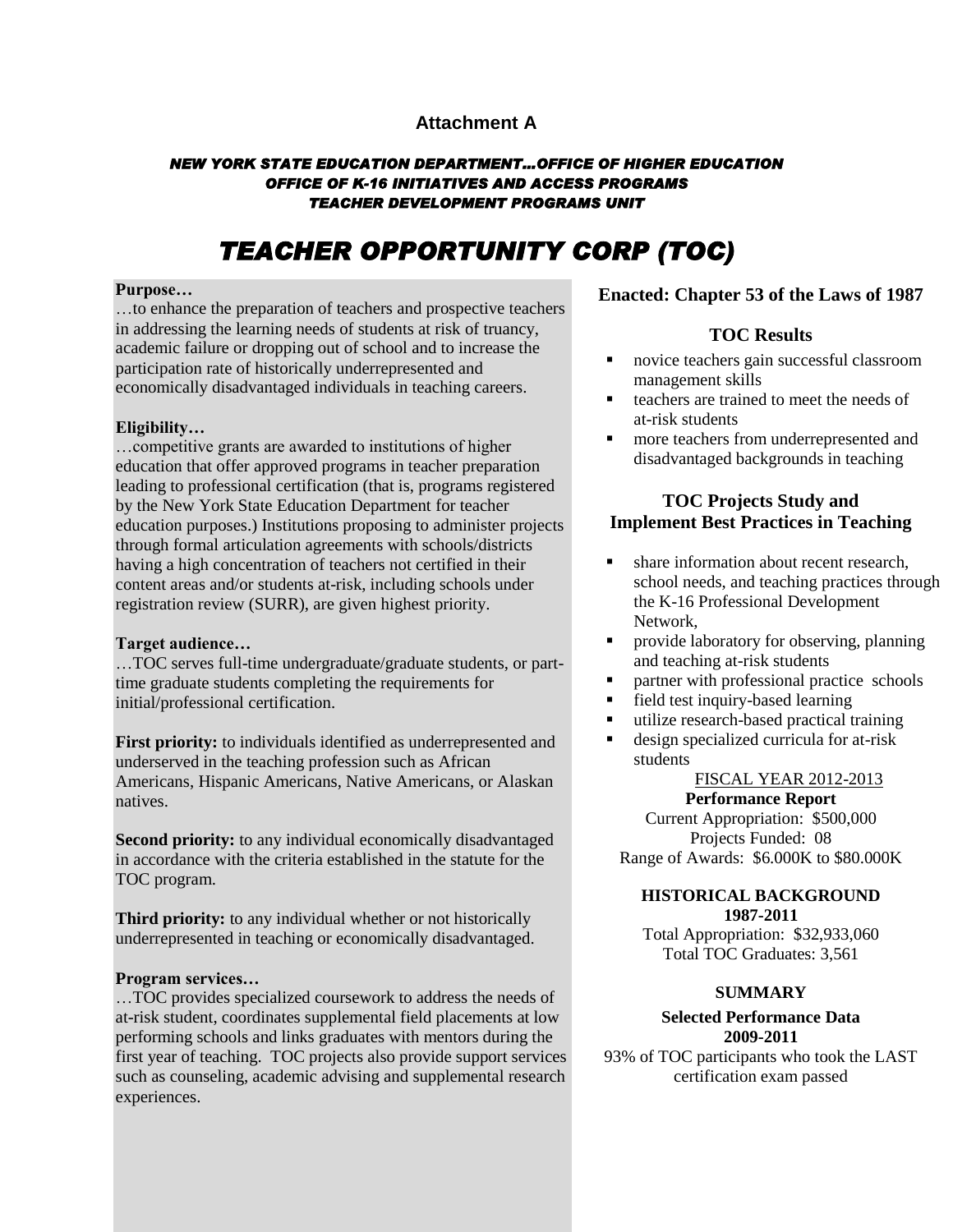# **Attachment B**

# **The Arthur O. Eve Higher Education Opportunity Program**

# **Background**

In 1966, the Governor and Legislature approved a bill to provide access to higher education for "educationally and economically disadvantaged" students in New York State. The program known as Search for Education, Elevation, and Knowledge (SEEK) began at The City University of New York (CUNY). The College Discovery Program, which was already in existence at community colleges in New York City, was continued, and the State University of New York (SUNY) started the Educational Opportunity Program (EOP). In 1969, legislation established the Higher Education Opportunity Program (HEOP) at independent colleges and universities in New York State. In 2006, the Governor and Legislature approved a name change in honor of the important role former Assemblyman Arthur O. Eve played in increasing access to higher education in New York State.

# **Purpose**

These programs are designed to meet the special needs of students from disadvantaged backgrounds. The purpose is to provide a broad range of services to New York State residents who would otherwise not be able to attend a postsecondary institution. HEOP provides funds to assist in recruitment, screening, and testing of prospective students. It also provides structured support services to address total student needs while in college. Among the strategies available to meet these needs are testing, pre-freshman summer programs, counseling, tutoring, coursework, and financial assistance. This program has the potential to increase the number of minorities pursuing careers in which they are currently underrepresented, including teaching. There are 55 HEOP programs throughout New York State, offering a wide variety of academic courses in major fields of study.

# **HEOP Results**

- HEOP students graduate at a rate 6.5% greater than the national graduation rate for all students
- HEOP benefits all of New York State not just those who participate because as greater numbers of academically and economically disadvantaged students are educated, the potential workforce for the future grows and stabilizes
- HEOP shows that education can move people and families out of poverty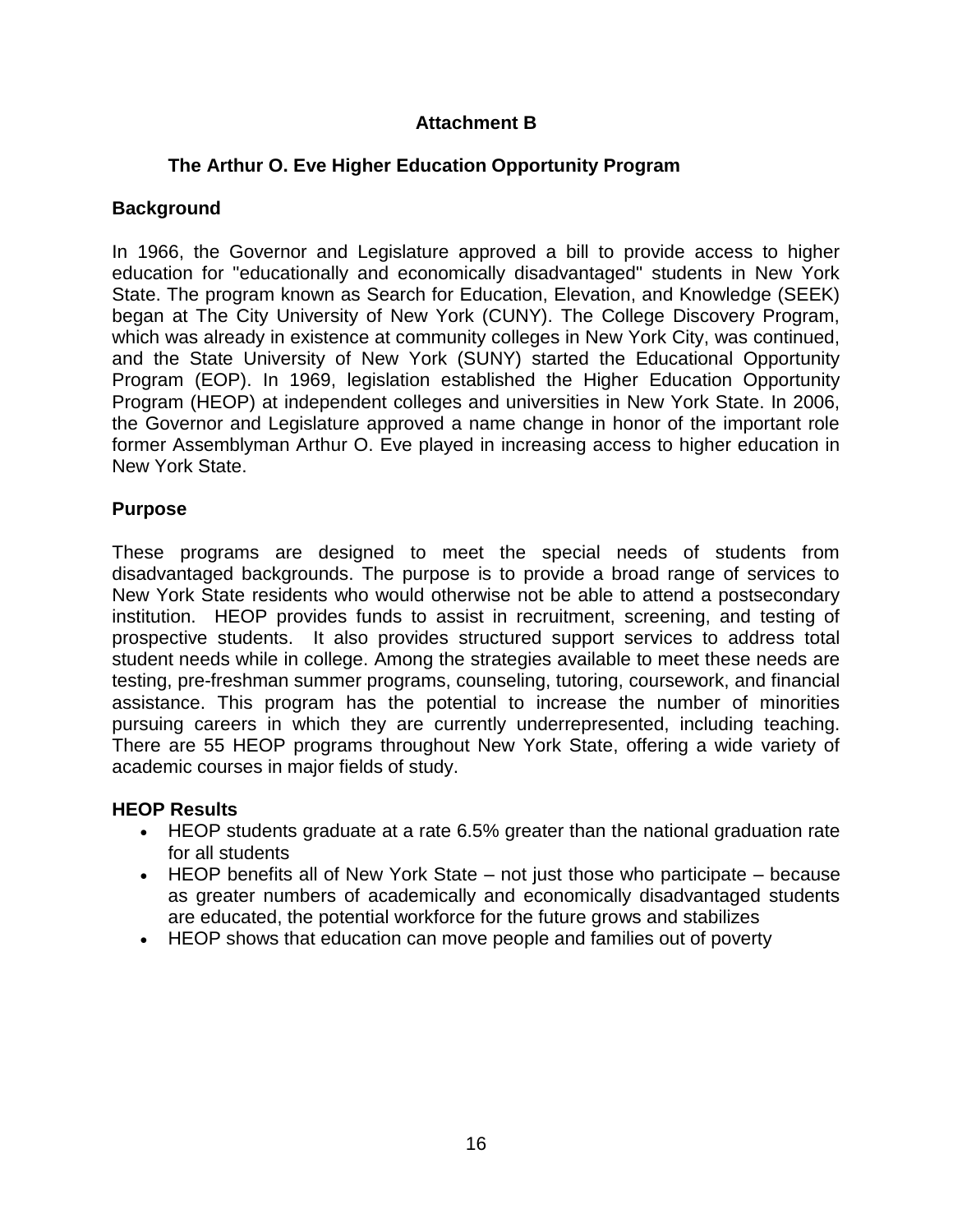# **HEOP Project Data from 2011-2012**

| <b>Current HEOP Student Population</b>                                                         |         |  |  |
|------------------------------------------------------------------------------------------------|---------|--|--|
| African American                                                                               | 32%     |  |  |
| Hispanic/Latino                                                                                | 35%     |  |  |
| Caucasian                                                                                      | 10%     |  |  |
| Asian                                                                                          | 13%     |  |  |
| American Indian / Alaskan Native                                                               | 1%      |  |  |
| <b>Outcomes</b>                                                                                |         |  |  |
| College Graduation rate for HEOP students                                                      | 59%     |  |  |
| HEOP Graduates continuing on to Graduate or<br>Professional School or employed upon graduation | 75%     |  |  |
| Total HEOP Graduates 1969 - 2010                                                               | >36,000 |  |  |